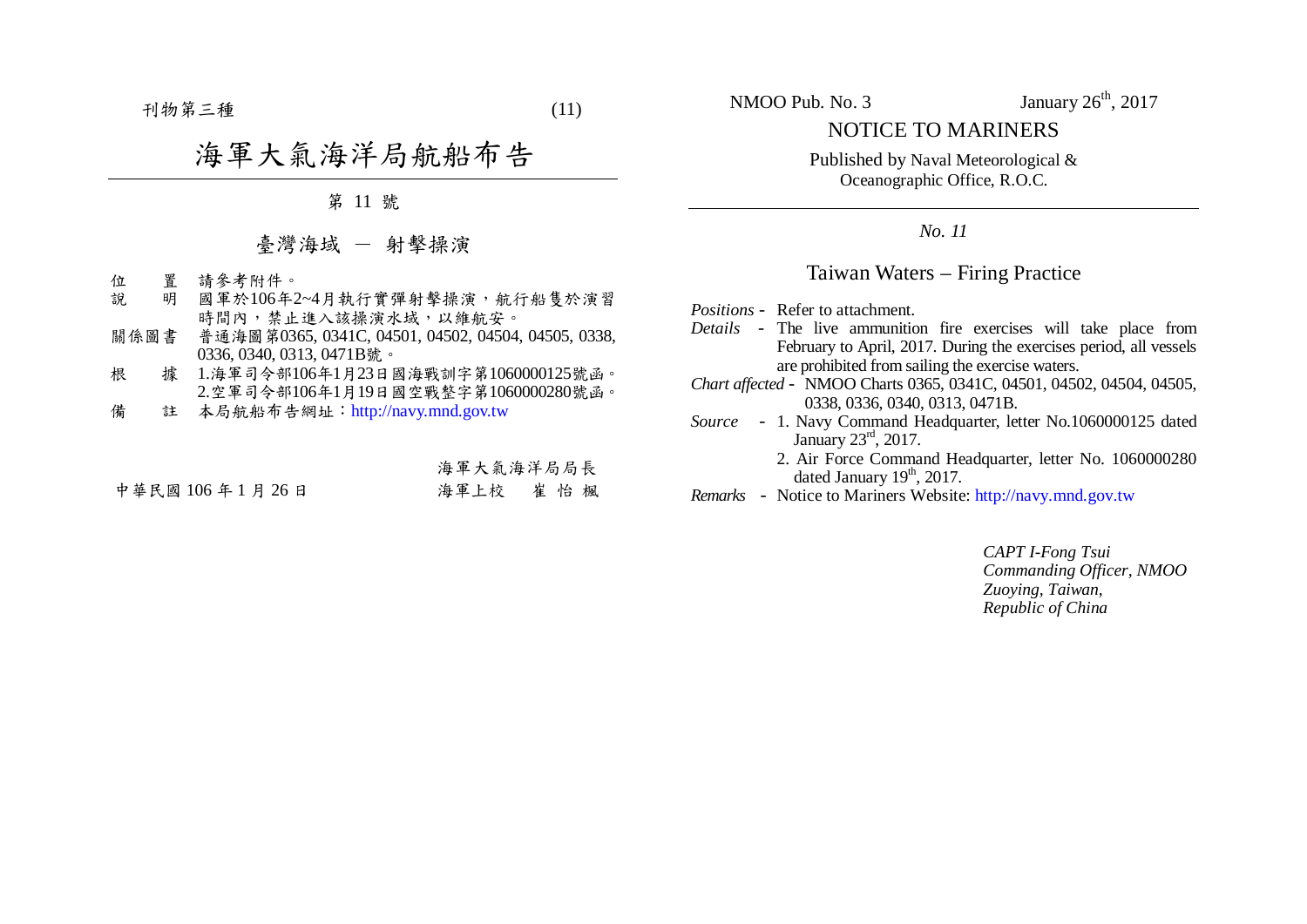| 日期             |                                                                                                                                                                                                                                                                                                                                                                                                |                                                                                                                                                                                                                                                                                                                                                                                                                                                                                                                                      | 起訖時間<br>Time                        | 點 位 Position                                                                                                                                                                                                                                                                                                                                            |  |  |
|----------------|------------------------------------------------------------------------------------------------------------------------------------------------------------------------------------------------------------------------------------------------------------------------------------------------------------------------------------------------------------------------------------------------|--------------------------------------------------------------------------------------------------------------------------------------------------------------------------------------------------------------------------------------------------------------------------------------------------------------------------------------------------------------------------------------------------------------------------------------------------------------------------------------------------------------------------------------|-------------------------------------|---------------------------------------------------------------------------------------------------------------------------------------------------------------------------------------------------------------------------------------------------------------------------------------------------------------------------------------------------------|--|--|
| <b>Date</b>    |                                                                                                                                                                                                                                                                                                                                                                                                | <b>WGS84</b>                                                                                                                                                                                                                                                                                                                                                                                                                                                                                                                         |                                     |                                                                                                                                                                                                                                                                                                                                                         |  |  |
|                | $1060202 - 1060203$<br>$1060206 - 1060210$<br>$1060213 - 1060218$<br>$1060220 - 1060224$                                                                                                                                                                                                                                                                                                       | Feb. $2^{nd}$ - $3^{rd}$ , 2017<br>Feb. $6^{\text{th}}$ - $10^{\text{th}}$ , 2017<br>Feb. $13^{th}$ - $18^{th}$ , 2017<br>Feb. $20^{th}$ - $24^{th}$ , $2017$                                                                                                                                                                                                                                                                                                                                                                        | 0800-1700                           | A: 22°38'54.0"N, 120°16'29.0"E<br>B: 22°42'54.0"N, 120°05'29.0"E<br>$C: 22^{\circ}42'54.0''N \cdot 120^{\circ}15'29.0''E$<br>危險中心點(Dangerous central point):<br>$22^{\circ}42'00.0''N$ , $120^{\circ}12'00.0''E$                                                                                                                                        |  |  |
| (A)            | ◎海軍對海(空)實彈射擊操演 (The live ammunition fire exercises of sea (airspace))<br>:上述三點位置連線圍成之區域。<br>演習區域(Exercise area)<br>The exercise area bounded by straight lines joining the above three points.<br>危險區域(Dangerous area): 上述危險中心點, 半徑5浬所涵蓋之範圍。<br>The dangerous area is centered at the above dangerous central point with a<br>radius of 5 nautical miles.<br>空域管制高度(Elevation) : 0~1,000呎(Ft.) |                                                                                                                                                                                                                                                                                                                                                                                                                                                                                                                                      |                                     |                                                                                                                                                                                                                                                                                                                                                         |  |  |
| (B)            | 1060203<br>1060206<br>1060208<br>1060210<br>1060213<br>1060215<br>1060217<br>1060218<br>1060220<br>1060222<br>1060224<br>1060202<br>1060207<br>1060209<br>1060214<br>1060216<br>1060221<br>1060223                                                                                                                                                                                             | Feb. $3^{\text{rd}}$ , 2017<br>Feb. 6 <sup>th</sup> , 2017<br>Feb. 8 <sup>th</sup> , 2017<br>Feb. 10 <sup>th</sup> , 2017<br>Feb. 13th, 2017<br>Feb. 15 <sup>th</sup> , 2017<br>Feb. 17th, 2017<br>Feb. 18th, 2017<br>Feb. 20 <sup>th</sup> , 2017<br>Feb. 22 <sup>nd</sup> , 2017<br>Feb. 24th, 2017<br>Feb. $2^{4}$ , $2017$<br>Feb. $2^{nd}$ , $2017$<br>Feb. $7^{th}$ , $2017$<br>Feb. $9^{th}$ , $2017$<br>Feb. $14^{th}$ , $2017$<br>Feb. $16^{th}$ , $2017$<br>Feb. $21^{st}$ , $2017$<br>Feb. $23^{rd}$ , $2017$ .           | 0800-1700<br>0800-2200              | A: 22°34'54.0"N, 119°25'29.0"E<br>B: 22°54'54.0"N, 119°25'29.0"E<br>$C: 22^{\circ}54'54.0''N \cdot 119^{\circ}45'29.0''E$<br>D: 22°34'54.0"N, 119°45'29.0"E<br>危險中心點(Dangerous central point):<br>22°44'54.0"N, 119°35'29.0"E                                                                                                                           |  |  |
| $\circledcirc$ | 演習區域(Exercise area)<br>空域管制高度(Elevation)<br>$1060220 - 1060224$<br>1060322<br>$1060329 - 1060331$<br>1060403<br>$1060406 - 1060407$<br>1060411<br>$1060413 - 1060414$<br>1060418                                                                                                                                                                                                               | ◎海軍對海(空)實彈射擊操演 (The live ammunition fire exercises of sea (airspace))<br>:上述四點位置連線圍成之區域。<br>危險區域(Dangerous area): 上述危險中心點, 半徑15浬所涵蓋之範圍。<br>radius of 15 nautical miles.<br>: $0~18,000~$ 天(Ft.)<br>Feb. $20^{th}$ - $24^{th}$ , $2017$<br>Mar. $22nd$ , 2017<br>Mar. $29^{th}$ - $31^{st}$ , 2017<br>Apr. 3rd, 2017<br>Apr. $6^{th}$ - $7^{th}$ , 2017<br>Apr. 11 <sup>th</sup> , 2017<br>Apr. $13^{th}$ - $14^{th}$ , 2017<br>Apr. 18 <sup>th</sup> , 2017<br>◎空軍對海(空)實彈射擊操演 (The live ammunition fire exercises of sea (airspace)) | 0800-1200<br>1300-1700<br>1800-2100 | The exercise area bounded by straight lines joining the above four points.<br>The dangerous area is centered at the above dangerous central point with a<br>A: 22°19'10.0"N, 120°37'48.0"E<br>B: 22°10'10.0"N, 120°40'48.0"E<br>$C: 22^{\circ}22'10.0''N \cdot 120^{\circ}26'48.0''E$<br>危險中心點(Dangerous central point):<br>22°19'10.0"N, 120°37'48.0"E |  |  |
|                | : 以中心點10浬為半徑, 自(C)點反時針方向至(B)點形成之扇形面空域。<br>演習區域(Exercise area)<br>Sector airspace from point (C) to point (B) anticlockwise with a radius of 10<br>nautical miles from central point.<br>空域管制高度(Elevation): 0~24,000呎(Ft.)<br>危險半徑 (Dangerous radius): 10浬(Nautical miles)                                                                                                                      |                                                                                                                                                                                                                                                                                                                                                                                                                                                                                                                                      |                                     |                                                                                                                                                                                                                                                                                                                                                         |  |  |